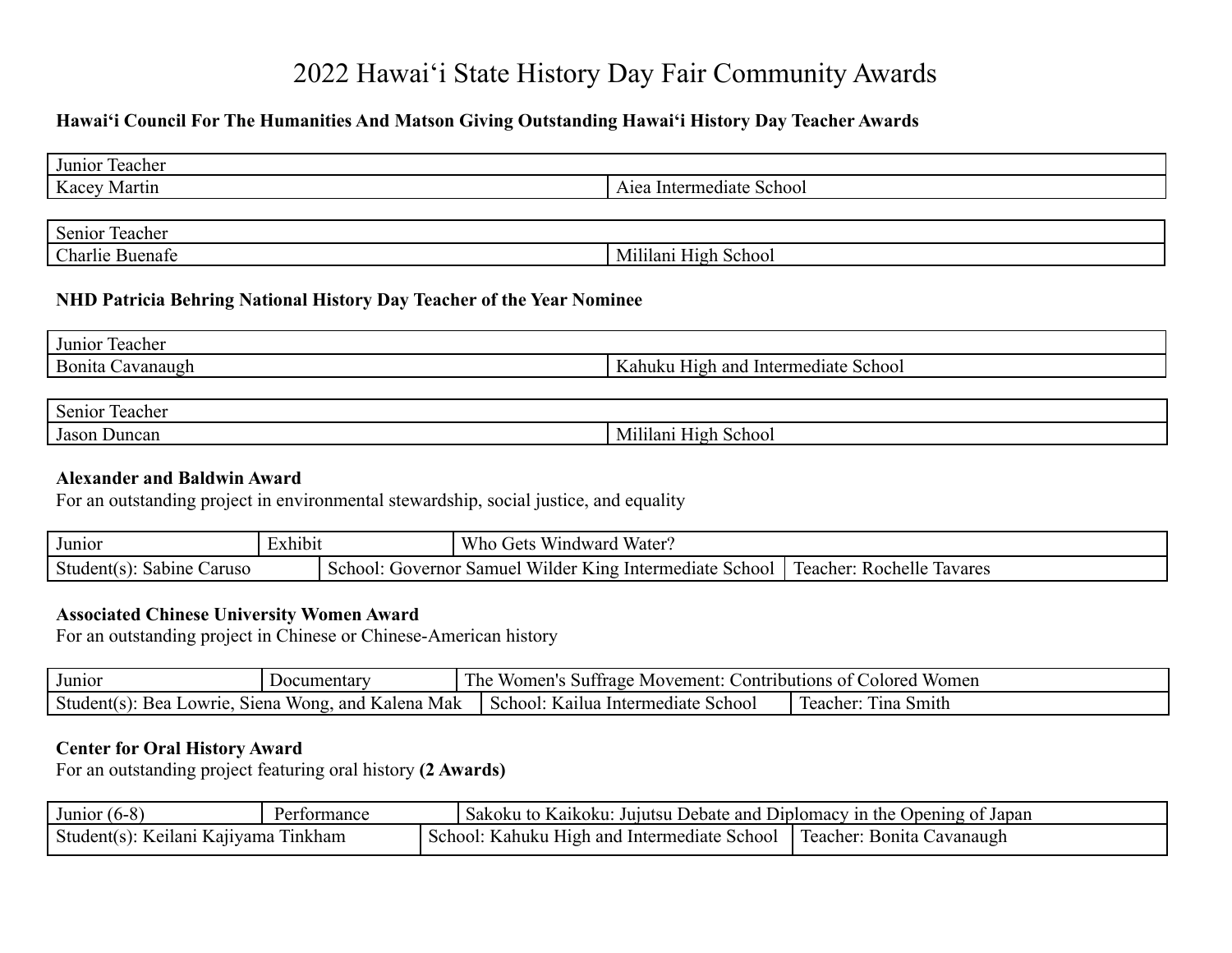| Senior $(9-1)$          | Website | Reaching Across the Aisle: America's Debate and Diplomacy to Establish Post-WWII Foreign Policy |                              |                                              |  |  |
|-------------------------|---------|-------------------------------------------------------------------------------------------------|------------------------------|----------------------------------------------|--|--|
| Student(s): Ty Wakahiro |         |                                                                                                 | School: Mililani High School | Teachers:<br>: Jason Duncan and Amy Boehning |  |  |

# **Daniel K. Inouye Institute Award**

For an outstanding project in political or social leadership

| $\sim$<br>Junior<br>$\mathbf{U}$<br>. Л<br>.                   | $\sim$<br>Exhibit |         | ı he<br><b>Crisis</b><br>∠uban<br>Missile |                                          |
|----------------------------------------------------------------|-------------------|---------|-------------------------------------------|------------------------------------------|
| victoria.<br>≅and ≀<br>. Joseph Harris<br>Student(s)<br>Harrıs |                   | School: | Island<br>School                          | $\sim$<br>Gegen<br>or.<br>Pat<br>Teacher |

# **Dr. Jojo Peter Memorial Award**

Celebrating excellent projects in Micronesian and Pacific Islander History

| Senior $(9-12)$                  | Paper | The Diplomacy Between the Marshall Islands and America that Leads to Debate |                                        |  |  |
|----------------------------------|-------|-----------------------------------------------------------------------------|----------------------------------------|--|--|
| Student(s): Gabrielle Castanares |       | School: Mililani High School                                                | Teacher: Jason Duncan and Amy Boehning |  |  |

# **Filipino American History Award**

For an outstanding project in Filipino and Filipino American history

| Junior $(6-8)$           | Paper | The Marcos Regime                |                        |  |
|--------------------------|-------|----------------------------------|------------------------|--|
| Student(s): James Tigley |       | School: Niu Valley Middle School | Teacher: Brian Freeman |  |

# **George and Marguerite Simson Biographical Research Center Award**

For an outstanding project in life writing (featuring autobiography, biography, diaries, etc.)

| Junior $(6-8)$                                          | Documentary   We Will Not Sit Quietly; The Hidden Women and Men Who Raised Their Voices to Change History |  |                                                                                                        |
|---------------------------------------------------------|-----------------------------------------------------------------------------------------------------------|--|--------------------------------------------------------------------------------------------------------|
| Student(s): Kalea Cannon, Kenzy Pita,<br>and Tajh Saenz |                                                                                                           |  | School: La <sup>t</sup> ie Elementary School   Teacher: David Ishii, Keisha Funaki, and Colleen Spring |

# **Hawaiʻi Association of School Librarians Award**, **with the Hawaiʻi Nikkei Editorial Board**

For an outstanding use of primary sources in a History Day project

| Senior $(9-1)$           | Paper | A McCulloch v. Maryland: Debate and Judicial Diplomacy of American Ideologies |                             |                              |
|--------------------------|-------|-------------------------------------------------------------------------------|-----------------------------|------------------------------|
| Student(s): Natalie Kang |       |                                                                               | School: St. Andrew's Priory | Teacher: Misha Matsumoto Yee |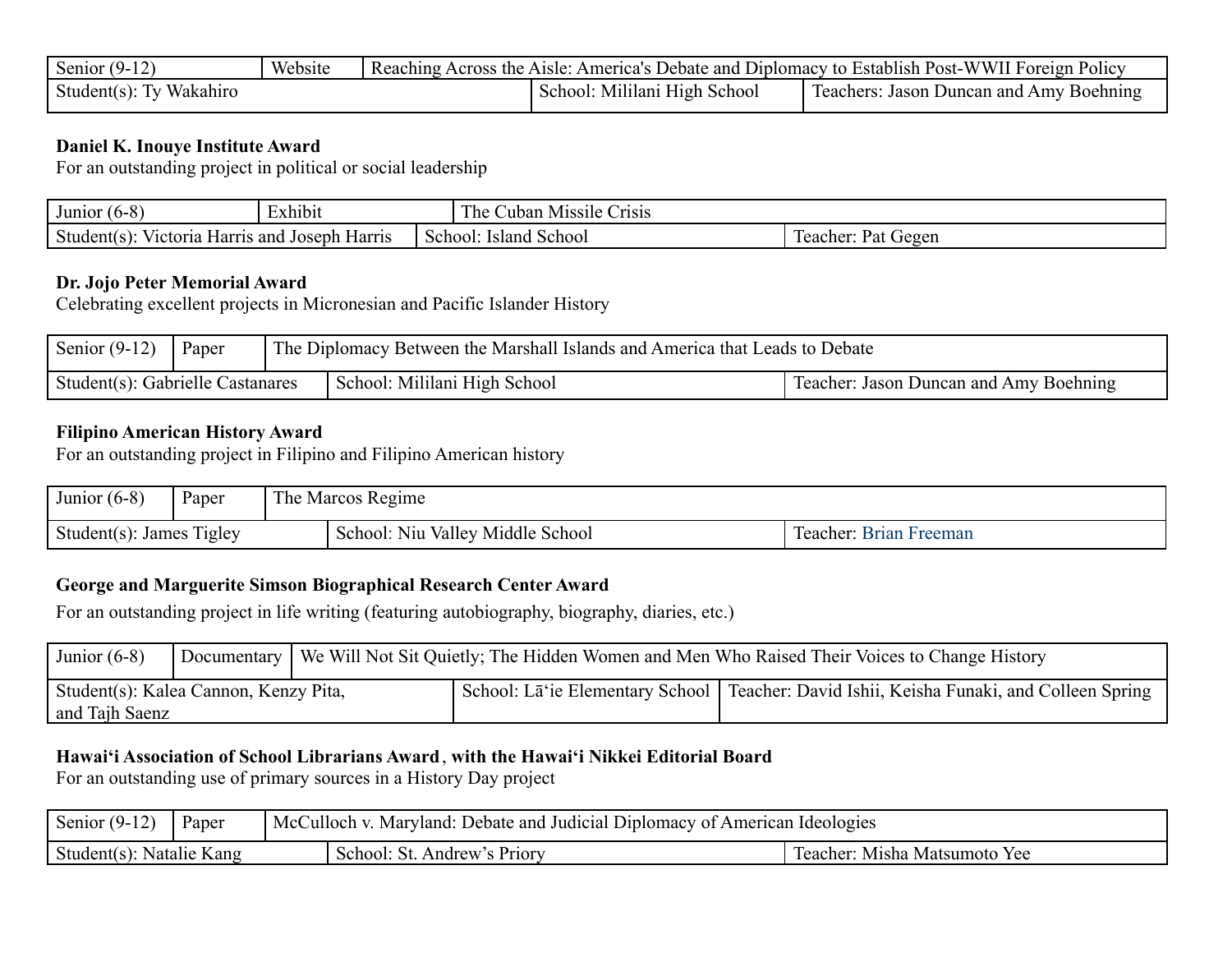# **Hawaiʻi Labor Heritage Council Award**

For an outstanding project in labor history

| Junior<br>.                               | nentar<br>Jocum | $\sim$<br>anıng<br>nion<br>Nζ | $\sim$<br>n.<br>Jiplomacy <sup>.</sup><br>A 1r<br>ontro<br>otessional<br>$\mathbf{\nu}$ r<br>i raf<br>-ne<br>TIC | .oller <sup>,</sup> | 1981<br>' Jrganiz<br>Strik)<br>zation |
|-------------------------------------------|-----------------|-------------------------------|------------------------------------------------------------------------------------------------------------------|---------------------|---------------------------------------|
| Aragakı<br>student(<br>ole<br>$\lambda$ 1 |                 |                               | School<br>$\sim$ $\sim$<br>Intermediate<br>∵ waiakea<br>Schoo                                                    |                     | Jonathan<br>eacher<br>'eraito         |

#### **Hui o Laulima Lorraine Toma Memorial Award**

For an outstanding project in Okinawan history.

|                       |  |                                                                                           | Senior (9-12)   Paper   Henken Kyotei (The Prejudiced Agreement): The Longstanding Debate on the American Military Presence in Okinawa, |  |  |  |
|-----------------------|--|-------------------------------------------------------------------------------------------|-----------------------------------------------------------------------------------------------------------------------------------------|--|--|--|
|                       |  | and the Complex Diplomatic Relationship that Occured Between Okinawa, Japan, and the U.S. |                                                                                                                                         |  |  |  |
| Student(s): Ruth Aoki |  | School: Mililani High School                                                              | Teacher: Jason Duncan and Amy Boehning                                                                                                  |  |  |  |

## **Matson Giving Award**

For an outstanding project on maritime history

| Youth $(4-$                         | Exhibit |                                    | <sup>1</sup> Arrival of Black Ships Debate and Diplomacy in Opening of Japan |  |  |
|-------------------------------------|---------|------------------------------------|------------------------------------------------------------------------------|--|--|
| Student $(s)$ :<br>Trevor Matsuwaki |         | I School: Mililani 'Ike Elementary | , Fumiko Yamada, and Adrian Gante<br>Wade Yoshida.<br>. leachers             |  |  |

#### **Pacific Tsunami Museum Award**

For an outstanding project on nature in the Hawaiian Islands.

| Junior<br>. 10-0             | $\sim$ $\sim$<br>±xhibi1 | $\boldsymbol{V}$<br>NR<br>---<br>DL.<br>ı me I<br>$\boldsymbol{\mathcal{X}}$<br>. Kukakuka <sup>.</sup><br>Palila<br>Kaka<br>olelo<br>-a<br>$\sqrt{ }$<br>$\mathbf{N}$<br>n t |                                                |
|------------------------------|--------------------------|-------------------------------------------------------------------------------------------------------------------------------------------------------------------------------|------------------------------------------------|
| Student(<br>. Lozar<br>Lukia |                          | DCC<br>$\mathbf{L}$<br>Jmeke<br>$\Delta$<br>School:<br>Ka<br>$\sqrt{ }$<br>- Na<br>-cu<br>.                                                                                   | $\overline{ }$<br>Māhealanı<br>Lono<br>eacher: |

### **Qwaves Out in the Silence Award**

For an outstanding project on the history of lesbian, gay, bisexual, transgender, māhū, aikane, and other queer people and movements.

| $(6-8)$<br>Junior             | Paper                         | Diplomacy for the "Fit and Proper"<br>Family |                       |
|-------------------------------|-------------------------------|----------------------------------------------|-----------------------|
| Student(s): Kirra<br>-lamarra | School: Sacred Hearts Academy |                                              | Teacher: Andrea Pratt |

# **Robert G. Buss Youth Award**

For a project that demonstrates outstanding creativity or imagination in thesis argument, and/or research

| $\cdot$ | tor<br>.<br>на | $\overline{\phantom{0}}$<br>A nt<br>the<br>Jebate<br>vching<br>- B11.<br>`ostigan-<br>- Or<br>wagnei<br>ne<br>300S<br>к<br>$\eta$<br>.<br>riit |
|---------|----------------|------------------------------------------------------------------------------------------------------------------------------------------------|
|---------|----------------|------------------------------------------------------------------------------------------------------------------------------------------------|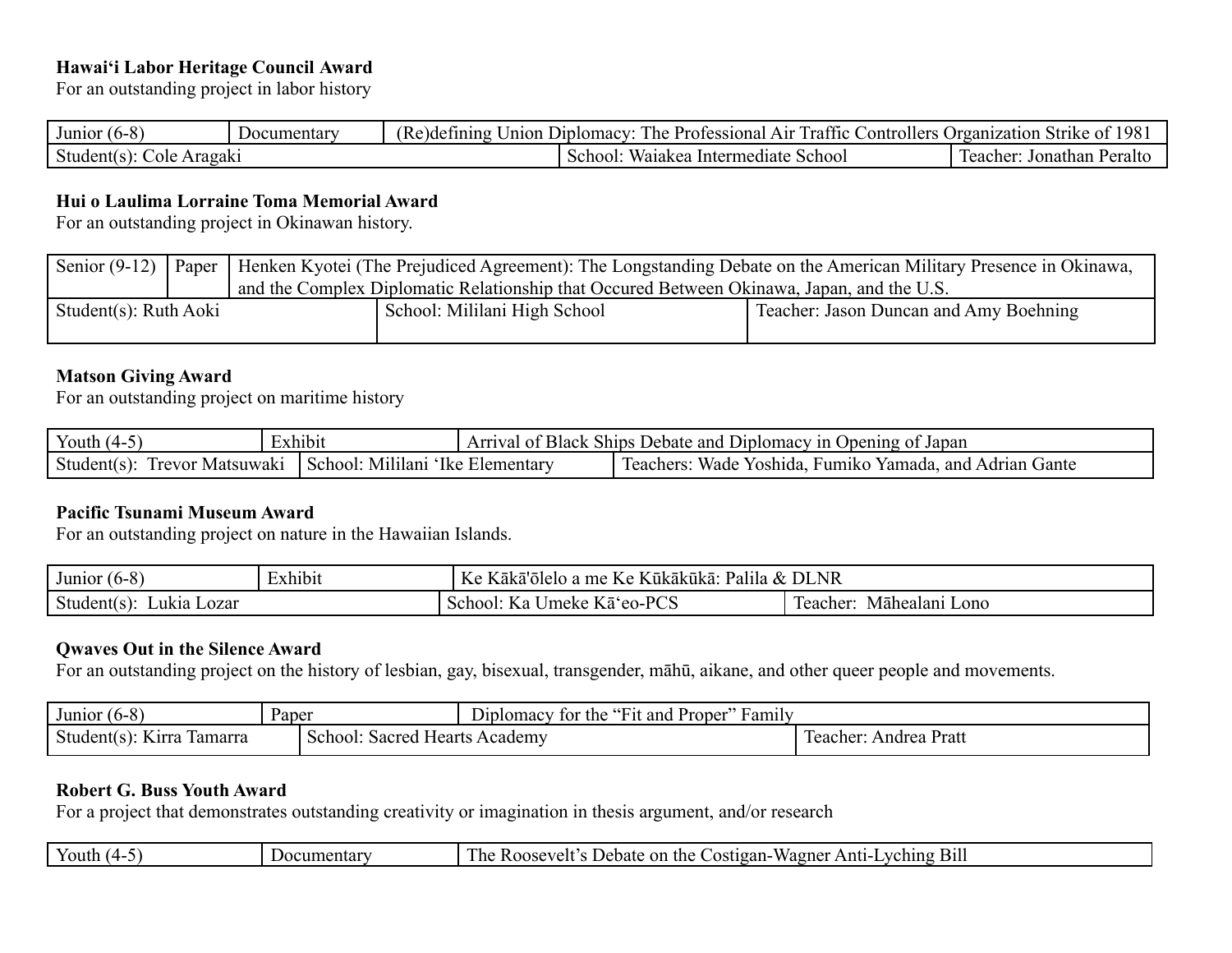| Student(s): Celeste Bautista |  | School: Mililani 'Ike Elementary School   Teachers: Wade Yoshida, Fumiko Yamada, and Adrian Gante |
|------------------------------|--|---------------------------------------------------------------------------------------------------|
|------------------------------|--|---------------------------------------------------------------------------------------------------|

#### **Wurst Family Foundation Award**

For an outstanding project focused on immigration or the contributions or challenges of immigrants

| $\mathbf{A}$<br>Senior                                | Paper |                                        | The.<br>1907<br>Gentlemen<br>the<br>Significance of<br>Agreement of |          |  |
|-------------------------------------------------------|-------|----------------------------------------|---------------------------------------------------------------------|----------|--|
| Student(s<br>Kanani<br>Annandale<br>Kahuku<br>School: |       | School<br>High and<br>. Intermediate ' | Teacher:<br>Lorey                                                   | Ishihara |  |

#### **Wurst Family Foundation Award**

For an outstanding project on the significance or impact of education in history

| $\sim$<br>Junior<br><b>10-0</b>                                                            | Website |  | Child<br>Labor<br>ducation                                                       |                                    |
|--------------------------------------------------------------------------------------------|---------|--|----------------------------------------------------------------------------------|------------------------------------|
| and<br>Eugen <sub>10</sub><br>Adam De<br>Student(s)<br>Baia.<br>. John<br>Julius<br>Guzman |         |  | $\mathbf{v}$<br>1ddle<br>K ıng<br>Schoo.<br>School:<br>David<br>Kalakaua<br>-IVI | Jaim<br>Teacher:<br><i>valerio</i> |

### **Johana Wurst Award**

For an outstanding project related to textiles, the fashion industry, or art and its impact on history

| Senior $(9-12)$                              | Performance | Art: A Way of Diplomacy                     |                         |  |  |  |
|----------------------------------------------|-------------|---------------------------------------------|-------------------------|--|--|--|
| Student(s): Kana El-Tawansy<br>and Alana Lee |             | School: Kahuku High and Intermediate School | Teacher: Lorey Ishihara |  |  |  |

#### **Martin F. Wurst Award**

For an outstanding project related to transportation or machinery and its impact on history

| Senior $(9-12)$           | Documentary | Before 9/11, There Was Pan Am Flight 103: How International Cooperation Shaped Airline Security |                        |
|---------------------------|-------------|-------------------------------------------------------------------------------------------------|------------------------|
| Student(s): Vivienne Hill |             | School: Henry J. Kaiser High School                                                             | Teacher: Brian Freeman |

#### **The Robert Douglas Memorial Award**

For an outstanding project exploring the impact or relation of science to history

| Junior<br>ี เก-×                                          | ecumentary |        | Women and<br>Bomb<br>Moral<br>. Diplomacy "<br>Debate and<br>`Atomic<br>Surrounding the<br>the N |                                                                                  |  |
|-----------------------------------------------------------|------------|--------|--------------------------------------------------------------------------------------------------|----------------------------------------------------------------------------------|--|
| Student(<br>Ceire<br>Stanton<br>. and<br>Aldrich<br>Emma. |            | School | School<br>Elementary<br>a je                                                                     | Funaki<br>and<br>Keisha<br>Spring<br>Teacher:<br>- ISh11.<br>Uavid.<br>. olleen. |  |

#### **Chaminade University of Honolulu**

One half-tuition for one full-year scholarship. For an outstanding senior History Day project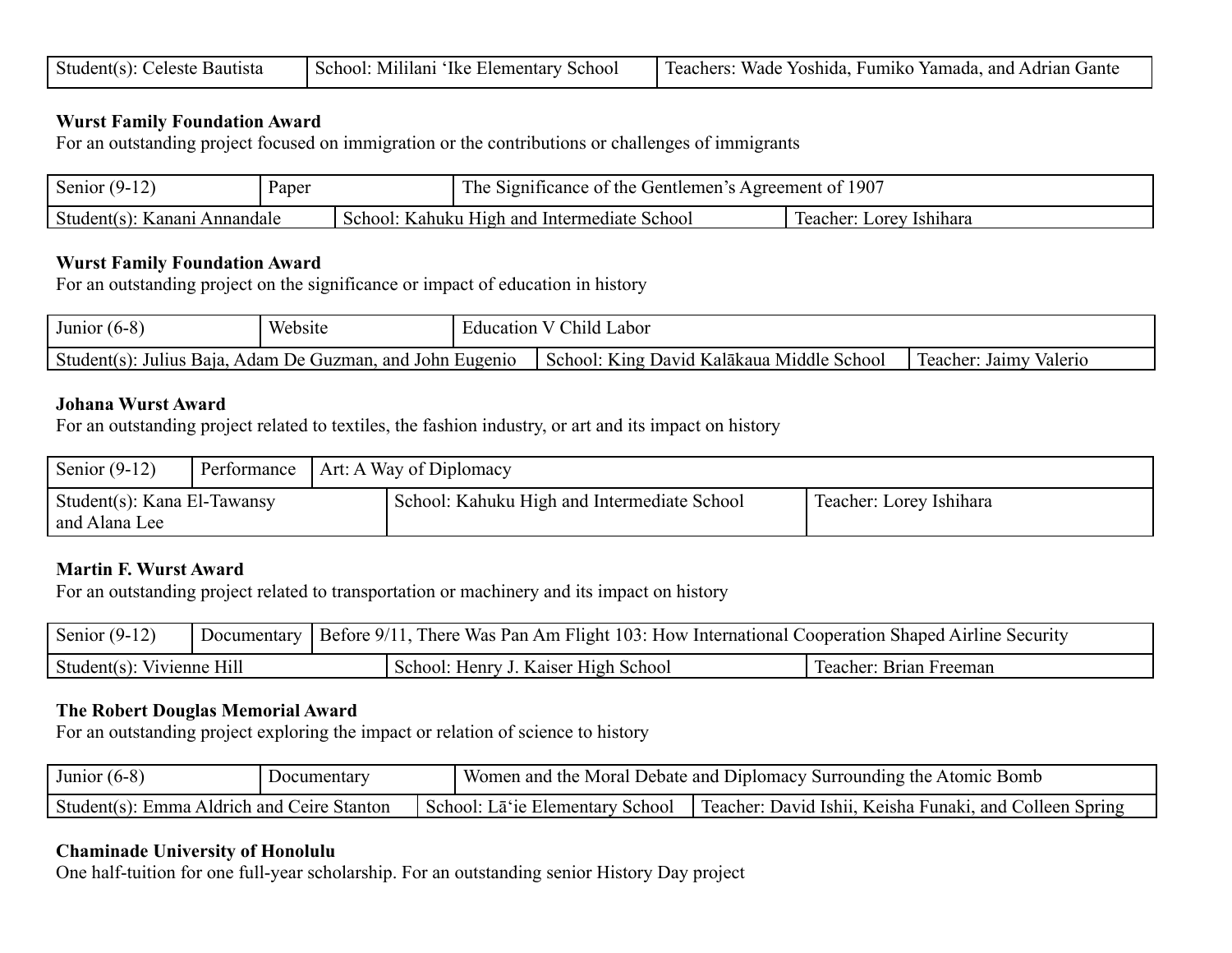| Senior                                       | Paper | ⊃ipiomacv<br>and<br>Intolerable<br>Narrative<br>Notorious<br>Debate :<br>Δ ∩te<br>- OT |                                                       |  |  |
|----------------------------------------------|-------|----------------------------------------------------------------------------------------|-------------------------------------------------------|--|--|
| Student(<br>Cobian<br>∴arr•<br>velyn<br>1HO. |       | School<br>Muluani<br>H12h<br>School                                                    | Boehning<br>leacher:<br>and<br>Amv<br>Jason<br>Duncan |  |  |

# **'A'ALI'I AWARD**

For students demonstrating heart, resiliency, and dedication throughout the transformative journey of Hawaiʻi History Day

| Junior<br>. V.                                             | Paper |                                  | : and<br>Salting<br>D <sub>1</sub> D <sub>1</sub> D <sub>1</sub> D <sub>1</sub> D <sub>1</sub> D <sub>1</sub> O <sub>1</sub> O <sub>1</sub> O <sub>1</sub> O <sub>1</sub><br>Party<br><b>Boston</b><br>the<br>മ<br>lea<br>Debate<br>the<br>ОT<br>∙ Ca |  |  |
|------------------------------------------------------------|-------|----------------------------------|-------------------------------------------------------------------------------------------------------------------------------------------------------------------------------------------------------------------------------------------------------|--|--|
| <b>Brown</b><br>Kilev <sub>.</sub><br>Student(s<br>school: |       | School<br>Intermediate<br>aiakea | Peralto<br>Jonathan<br>reacher                                                                                                                                                                                                                        |  |  |

| Junior<br>. ከ-ሾ | Website |         | T1<br>With<br>RBG C<br>l 1me<br>l he<br>reated<br>egacy<br>During<br>. Her | T <sub>1</sub><br><b>ACLU</b><br>he |
|-----------------|---------|---------|----------------------------------------------------------------------------|-------------------------------------|
| Paige           |         | School: | School                                                                     | na l                                |
| Student(s       |         |         | Intermediate                                                               | Smith                               |
| Mckenzie        |         |         | Kailua                                                                     | Teacher:                            |

| Junior<br>u o -o i  | Paper | тu<br>m<br>$\mathbf{r}$<br>Game<br>. ne<br>$P$ <sub>102</sub> -<br>-Pong-<br>Diplomacy<br>1 hat<br>$\mathbf{v}$<br><b>KC</b> | $\sim$ 1<br>China<br>∠-immersed<br>'seu c |  |  |
|---------------------|-------|------------------------------------------------------------------------------------------------------------------------------|-------------------------------------------|--|--|
| $\bullet$ $\bullet$ |       | Sacred                                                                                                                       | Teacher                                   |  |  |
| Student $(s)$ :     |       | Hearts School                                                                                                                | Wurst                                     |  |  |
| . Lavia Merril      |       | School                                                                                                                       | ™atty                                     |  |  |

| $\sim$<br>Senior<br>ฯ− .<br>+ ⊥     | $D_{\alpha}$<br>rmance | $\sim$ $\sim$<br>$\mathbf{v}$<br>Art.<br>lomacv<br>$_{\rm nr}$<br>wa |                                                    |
|-------------------------------------|------------------------|----------------------------------------------------------------------|----------------------------------------------------|
| $\sim$<br>Alana<br>Student(s<br>Lee |                        | School<br>and<br>Intermediate<br>Kanuku<br>School:<br>H10 h          | $\mathbf{r}$<br>Teacher:<br>$L$ . Orev<br>Ushihara |

| Junior<br>$.0 - C$                      | $\cdot$ 1<br>Exhibit | Jane<br>Addams<br>.stice <sup>.</sup><br>Presence<br>−JUS⊤<br>- 12 |                                               |                            |
|-----------------------------------------|----------------------|--------------------------------------------------------------------|-----------------------------------------------|----------------------------|
| $\sim$<br>van<br>Student(s).<br>Melanie | <b>Epps</b>          |                                                                    | Middle<br>valley.<br>School.<br>School<br>Niu | Brian<br>Freeman<br>eacher |

| Junior<br>$\mathbf{u}$                   | $\sim$ $\sim$<br>Exhibit |             | $\sim$<br>2.77<br>$\Gamma$<br>$\overline{\phantom{a}}$<br>reaties<br>$\text{Inrec}$<br>.ne<br>ale |                                        |
|------------------------------------------|--------------------------|-------------|---------------------------------------------------------------------------------------------------|----------------------------------------|
| $\sim$<br>Jabalar<br>Student(s)<br>Апсіа |                          | <b>Choo</b> | School<br>Waipahu<br>Intermediate                                                                 | $\sim$<br>Anthony<br>asciano<br>eacher |

# **Barbara Bennett Peterson Award**, For first place Junior Essay

| Junior<br>. O-6                    | Paper  | Diplomacy<br>-tor                         | <br>+1t and<br>. Proper<br>the | $\cdots$<br>≁amılv |                                                |
|------------------------------------|--------|-------------------------------------------|--------------------------------|--------------------|------------------------------------------------|
| Student(<br>l amarra<br>1rra<br>ıа | school | Sacred<br>Academy<br>. Heart <sup>e</sup> |                                |                    | <b>CONTINUES</b><br>Prati<br>reacher<br>Andrea |

# **Barbara Bennett Peterson Award**, For first place Senior Essay

| $\mathbf{A}$<br>$\sqrt{2}$<br>Senior<br>Y. | Paper | : Debate and Judicial<br>American<br>Diplomacy<br>Marviand:<br>McC<br>tulloch.<br>` OT | Ideologies                           |
|--------------------------------------------|-------|----------------------------------------------------------------------------------------|--------------------------------------|
| Kang<br>Natalie<br>Student(s)              |       | Andrew<br><b>Priory</b><br>school<br>7L.                                               | Misha<br>eacher:<br>Yee<br>Matsumoto |